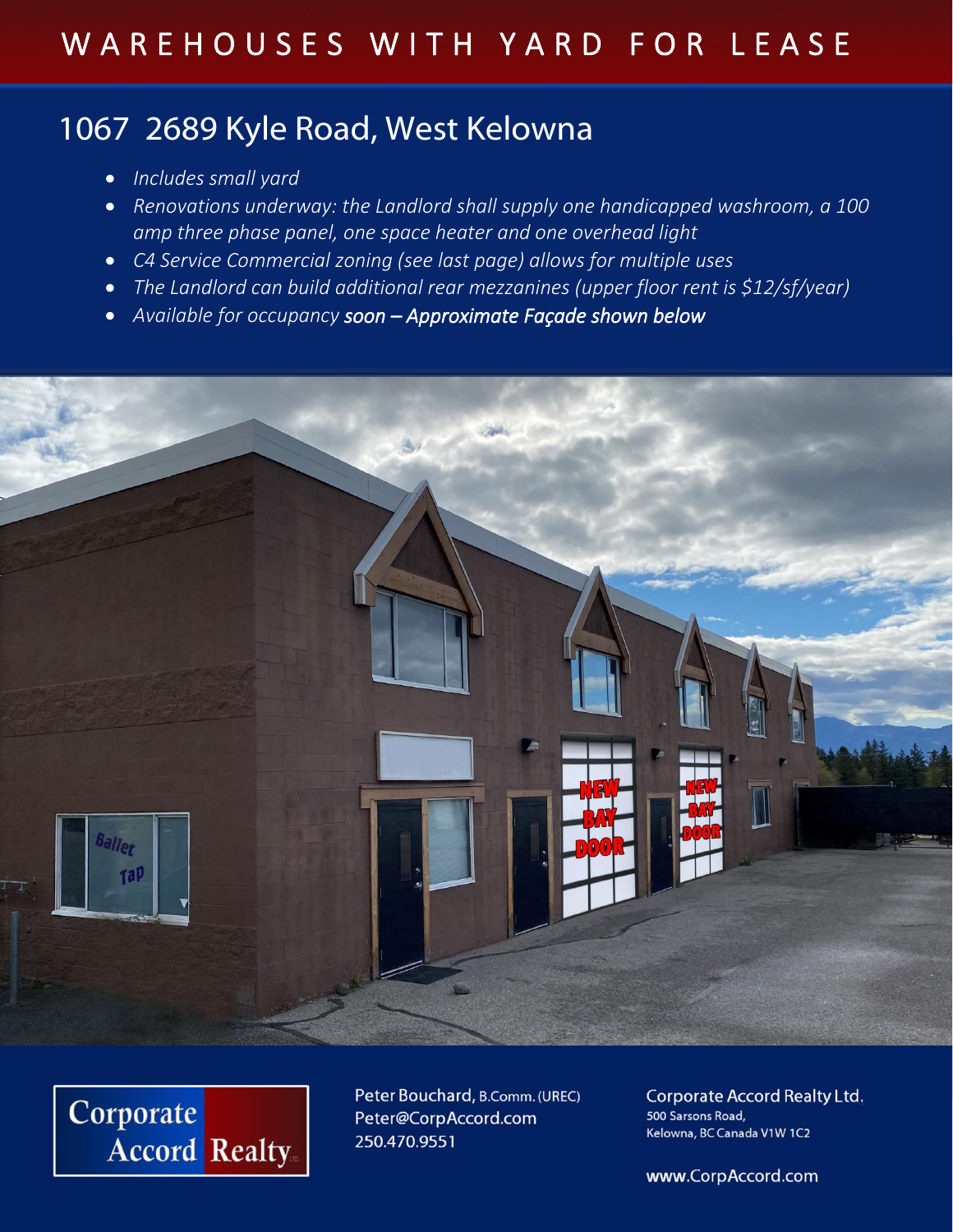| Unit | Main Floor<br>(ft <sub>.2</sub> ) | 2 <sup>nd</sup> Floor<br>( <i>ft</i> , 2) | Base Rent*<br>(/sf/vr) | Triple Net<br>$\frac{1}{\pi}$ (/main sf/yr) | "All In" Rent Per<br>$Month**$ | <b>Bay Doors</b>                          |
|------|-----------------------------------|-------------------------------------------|------------------------|---------------------------------------------|--------------------------------|-------------------------------------------|
| 106  | 1757                              |                                           | \$15.00                | \$5.00                                      | \$2928                         | $1 \times 10^{\prime}$ hx $12^{\prime}$ w |

\*Base rent increases 3% per year to cover inflation | \*\*Plus GST and utilities



#### **108 YARD**

105 YARD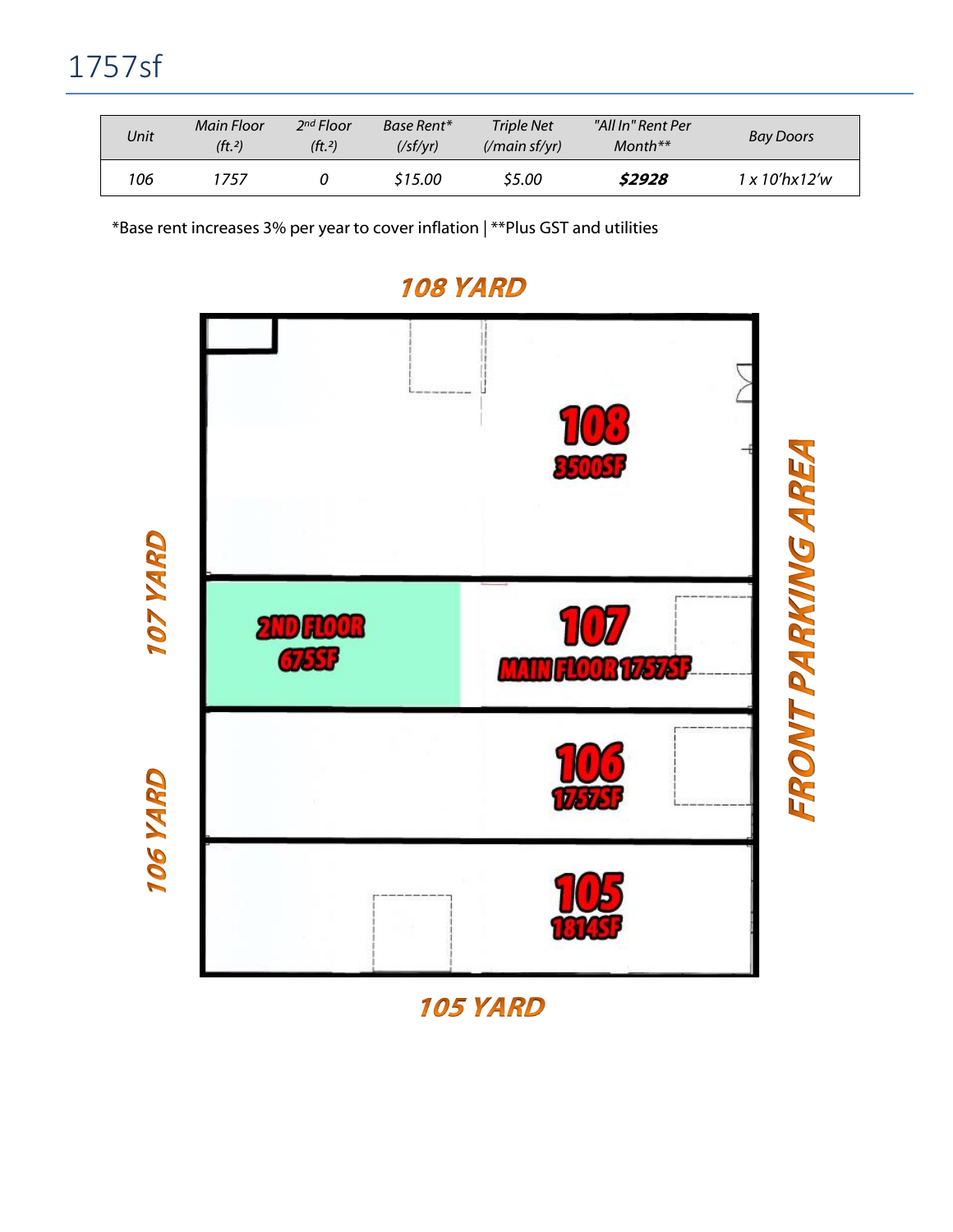# Parking and yard plan